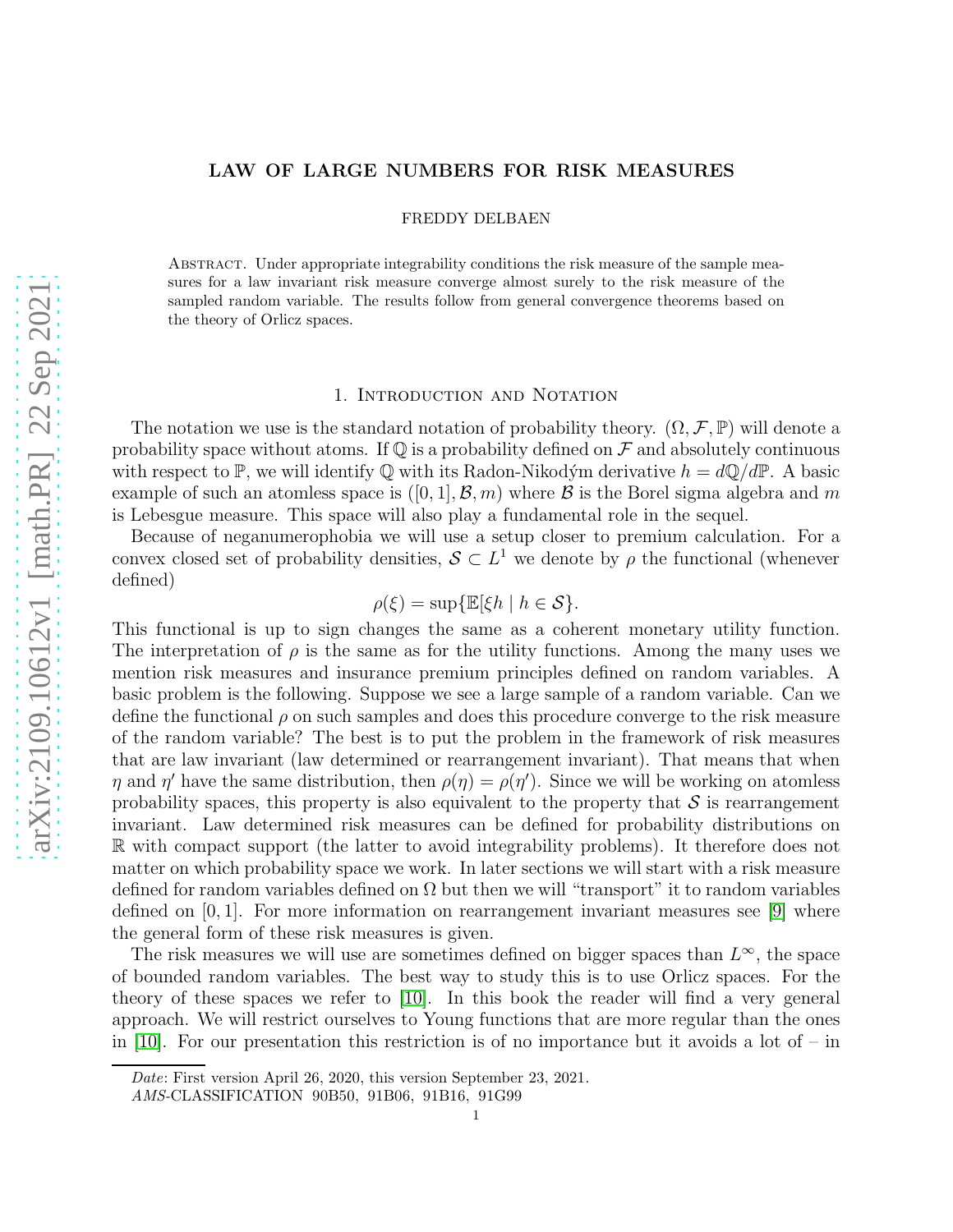our opinion cosmetic –problems. When we say  $\Phi$  is a Young function, we mean that  $\Phi$  is an even real valued function defined on R with the help of its derivative  $\phi$ . This derivative function  $\phi$  will be nondecreasing on  $\mathbb{R}_+$ , continuous at 0,  $\phi(x) = 0$  if and only if  $x = 0$ and  $\lim_{x\to+\infty}\phi(x) = +\infty$ . We do not require more regularity for  $\phi$ . The conjugate Young function  $\Psi$  is then defined using the right continuous inverse function,  $\psi$ , of  $\phi$ . More precisely for  $x \geq 0$ :  $\psi(x) = \inf\{u \mid \phi(u) > x\}$ . Hence  $\Psi(x) = \int_0^{|x|} \psi(u) du$ . We realise that the class of Orlicz spaces so defined, does not contain  $L^1$  or  $L^{\infty}$ , so when appropriate we will make additional remarks. We follow [\[10\]](#page-5-1) and define

$$
L^{\Phi} = \{ \xi \mid \text{ there is } k > 0 \text{ with } \mathbb{E}[\Phi(k\xi)] < \infty \}
$$

$$
M^{\Phi} = \{ \xi \mid \text{ for all } k > 0 \text{ we have } \mathbb{E}[\Phi(k\xi)] < \infty \} = L^{(\Phi)} \subset L^{\Phi}.
$$

These spaces are usually equipped with the Luxemburg norm

$$
\|\xi\|_{\Phi} = \inf \left\{\alpha > 0 \mid \mathbb{E}\left[\Phi\left(\frac{\xi}{\alpha}\right)\right] \le 1\right\}.
$$

The dual space of  $M^{\Phi}$  is the space  $L^{\Psi}$  and we have for  $\xi \in L^{\Phi}, \eta \in L^{\Psi}$  that  $\xi \eta \in L^1$  and  $|\mathbb{E}[\xi\eta]| \leq 2\|\xi\|_{\Phi}\|\eta\|_{\Psi}$ . The dual space of  $L^{\Phi}$  is not necessarily  $L^{\Psi}$ . Indeed we have that  $(L^{\Phi})^* = L^{\Psi}$  if and only if  $L^{\Phi} = M^{\Phi}$  if and only if  $\Phi$  satisfies the  $\Delta_2$  condition: there is  $x_0$ and a constant C such that for all  $x \ge x_0$  the inequality  $\Phi(2x) \le C\Phi(x)$  is valid. If this is the case one can modify the function  $\Phi$  without changing the spaces and such that in the inequality we may suppose that  $x_0 = 0$ .

### 2. Main Result

In this section we suppose that the scenario set  $S$ , for the risk measure  $\rho$ , is supposed to be a subset of  $L^{\Phi}$ . The set S is a convex closed subset of  $L^1$  and hence it must be bounded in  $L^{\Phi}$ . Indeed, if  $h_n \in \mathcal{S}$  is such that  $||h_n||_{\Phi}$  is an unbounded sequence, say  $||h_n||_{\Phi} \geq 4^n$ , then the element  $h = \sum_n$  $\frac{h_n}{2^n}$  is still in S but we have for each n:  $||h||_{\Phi} \ge ||h_n 2^{-n}||_{\Phi} \ge 2^{-n} 4^n = 2^n$ . This would mean that S is not a subset of  $L^{\Phi}$ . The set S is also weak<sup>\*</sup>, meaning  $\sigma(L^{\Phi}, M^{\Psi})$ , compact. To see this we must only show that it is weak<sup>∗</sup> closed. This follows from the (obvious) continuity of the injection  $L^{\Phi} \to L^1$  for the topologies  $\sigma(L^{\Phi}, M^{\Psi})$  and  $\sigma(L^1, L^{\infty})$ , just observe that  $L^{\infty} \subset M^{\Phi}$ . This continuity also implies that S is closed in  $L^{\Phi}$ . We remark that when  $S \subset L^1$  is a convex set of probabilities that is closed in  $L^{\Phi}$ , this does not necessarily imply that  $S$  must be closed in  $L^1$ .

Because of this boundedness, the functional  $\rho$  with scenario set S can be defined on  $L^{\Psi}$ . Indeed for  $\eta \in L^{\Psi}$  we have

$$
|\rho(\eta)| = |\sup \{ \mathbb{E}[\eta h] \mid h \in \mathcal{S} \} | \le 2 \|\eta\|_{\Psi} \sup_{h \in \mathcal{S}} \|h\|_{\Phi} < \infty.
$$

As expected this boundedness also implies that  $\rho$  is continuous on  $L^{\Psi}$ . For completeness we include the obvious proof.

**Lemma 1.** If  $\eta_n$  is a sequence in  $L^{\Psi}$  tending to  $\eta$  for  $\|.\|_{\Psi}$ , then  $\rho(\eta_n) \to \rho(\eta)$ . More  $precisely$   $|\rho(\eta) - \rho(\eta')| \leq 2 \sup_{h \in \mathcal{S}} ||h||_{\Phi} ||\eta - \eta'||_{\Psi}.$ 

**Proof.** We only have to prove the inequality. For given  $\varepsilon > 0$  and  $\eta$  we choose  $h \in \mathcal{S}$ with  $\rho(\eta) \leq \mathbb{E}[h\eta] + \varepsilon$ . This gives

$$
\rho(\eta) \leq \mathbb{E}[h\eta] + \varepsilon = \mathbb{E}[h\eta'] + \mathbb{E}[h(\eta-\eta')] + \varepsilon \leq \rho(\eta') + 2\|h\|_{\Phi}\|\eta-\eta'\|_{\Psi} + \varepsilon.
$$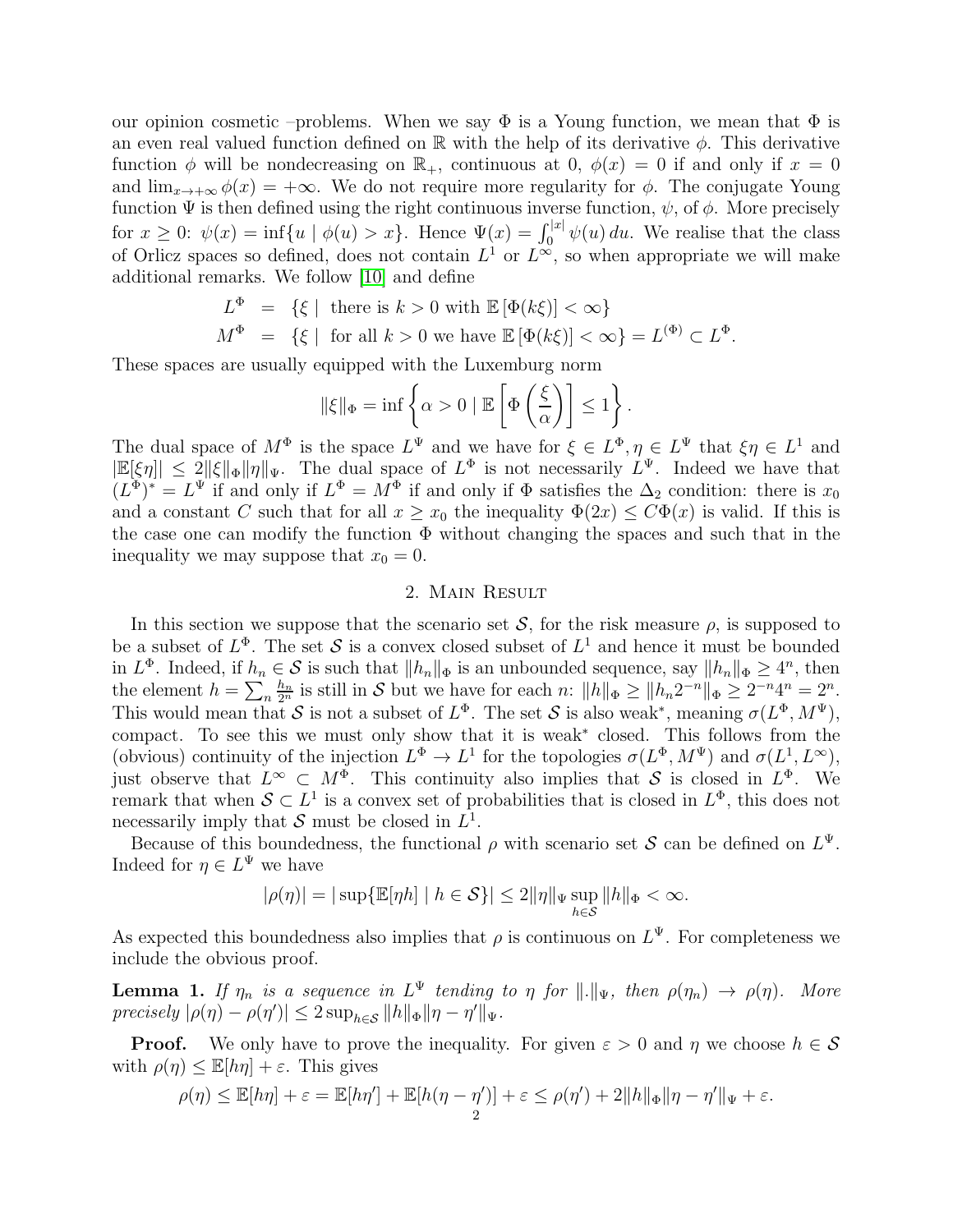Because  $\varepsilon > 0$  was arbitrary we get  $\rho(\eta) \leq \rho(\eta') + 2 \sup_{h \in \mathcal{S}} ||h||_{\Phi} ||\eta - \eta'||_{\Psi}$ . We can interchange  $\eta$  and  $\eta'$  and then get the desired result.

From now on we suppose that  $\rho$  is rearrangement invariant.

For a probability measure  $\mu$  on R, we use the notation  $\rho(\mu)$  for the outcome  $\rho(\eta)$ , where  $\mu$  is the distribution of  $\eta$ . When  $\mathcal{S} \subset L^{\Phi}$ , this is defined as soon as  $\int_{\mathbb{R}} \Psi(x) d\mu < \infty$ , i.e.  $\eta \in L^{\Psi}.$ 

For probability laws on  $\mathbb R$  there is an easy way to transform convergence of probability distributions into convergence of random variables (a special case of the Skorohod lemma). Suppose that  $\mu_n$  converges weak<sup>\*</sup> to  $\mu$ , i.e. for each bounded continuous function g defined on R we have  $\int_{\mathbb{R}} g(x) d\mu_n \to \int_{\mathbb{R}} g(x) d\mu$ . The distribution functions are defined as  $\mathbb{F}_n(x) =$  $\mu_n(-\infty, x], \ \mathbb{F}(x) = \mu(-\infty, x].$  Weak<sup>\*</sup> convergence is then equivalent to  $\mathbb{F}_n(x) \to \mathbb{F}(x)$ for each continuity point x of F. The quantile functions are defined as  $q_n(x) = \inf\{u \mid$  $\mathbb{F}_n(u) > x$ ,  $q(x) = \inf\{u \mid \mathbb{F}(u) > x\}$ . The quantile functions,  $q_n$ , are defined on the unit interval  $(0, 1)$  and under the Lebesgue measure they have the distribution functions  $\mu_n$ . The convergence of  $\mu_n$  is then transformed into almost everywhere convergence of the quantile functions. Convergence  $q_n \to q$  in the Orlicz space space  $L^{\Psi}$  is not easily defined in terms of the measures  $\mu_n$ . The following is a partial answer to this question

**Proposition 1.** Suppose that  $\mu_n$  converges weak<sup>\*</sup> to  $\mu$ . If for each  $k > 0$ ,  $\int_{\mathbb{R}} \Psi(kx) \mu_n(dx) \to$  $\int_{\mathbb{R}} \Psi(kx) \mu(dx) < \infty$ , we have  $||q_n - q||_{\Psi} \to 0$ . Consequently  $\rho(\mu_n) \to \rho(\mu)$ .

**Proof.** We have  $\rho(\mu_n) = \rho(q_n), \rho(\mu) = \rho(q)$  so the last line follows from the lemma. To prove the norm convergence we have to estimate  $\int_{[0,1]} \Psi(k|q_n(u) - q(u)|) du$ . We use the inequalities

$$
\int \Psi(k|q_n - q|) \leq \int \Psi(2k \max(q_n, q)) \leq \int \Psi(2kq_n) + \int \Psi(2kq).
$$

Because  $q_n \to q$  a.s. and  $\int \Psi(2kq_n) \to \int \Psi(2kq)$ , Scheffé lemma implies that there is  $n_0$ such that  $\Psi(2kq_n), n \geq n_0$  forms a uniformly integrable family. Consequently the elements  $\int \Psi(k|q_n - q|)$  (for  $n \geq n_0$ ) form a uniformly integrable family. Therefore for every k:  $\int_{[0,1]} \Psi(k|q_n(u) - q(u)|) du \to 0.$  This shows that  $\lim_n ||q_n - q||_{\Psi} \to 0.$ 

Remark 1. The hypothesis implies that  $q \in M^{\Psi}$  but there is no need to suppose that  $q_n \in M^{\Psi}$ .

We are now ready to state the main result of this section.

Theorem 1. We use the notation and assumptions from the beginning of this section. Let  $\xi \in M^{\Psi}$ . Let  $\xi_n: (\Omega, \mathcal{A}, \mathbb{P}) \to \mathbb{R}$  be an iid sequence with the same distribution  $\mu$  as  $\xi$ . For each N we define the sample distribution as  $\mu_n = \frac{1}{N}$  $\frac{1}{N}\sum_{n=1}^{N}\delta_{\xi_n}$  where  $\delta_y$  denotes the Dirac measure concentrated in y. Then almost surely  $\rho(\mu_N) \to \rho(\mu)$ .

Proof. The usual law of large numbers allows to conclude that almost everywhere the random measures  $\frac{1}{N} \sum_{n=1}^{N} \delta_{\xi_n}$  converge weak<sup>\*</sup> to  $\mu$ . The variant of Skorohod's theorem then permits to find for almost every  $\omega \in \Omega$ , increasing functions  $q_N$  on [0, 1] such that  $q_N$  has as its distribution  $\mu_n = \frac{1}{N}$  $\frac{1}{N}\sum_{n=1}^{N}\delta_{\xi_n}$ . They converge almost everywhere (on [0, 1]) to q, the increasing rearrangement of ξ. Again the law of large numbers shows that almost surely for every  $0 < K \in \mathbb{N}, \frac{1}{N}$  $\frac{1}{N}\sum_{n=1}^{N}\Psi(K\xi_n)$  converges to  $\mathbb{E}[\Psi(K\xi)]$  (where the set of measure 1 can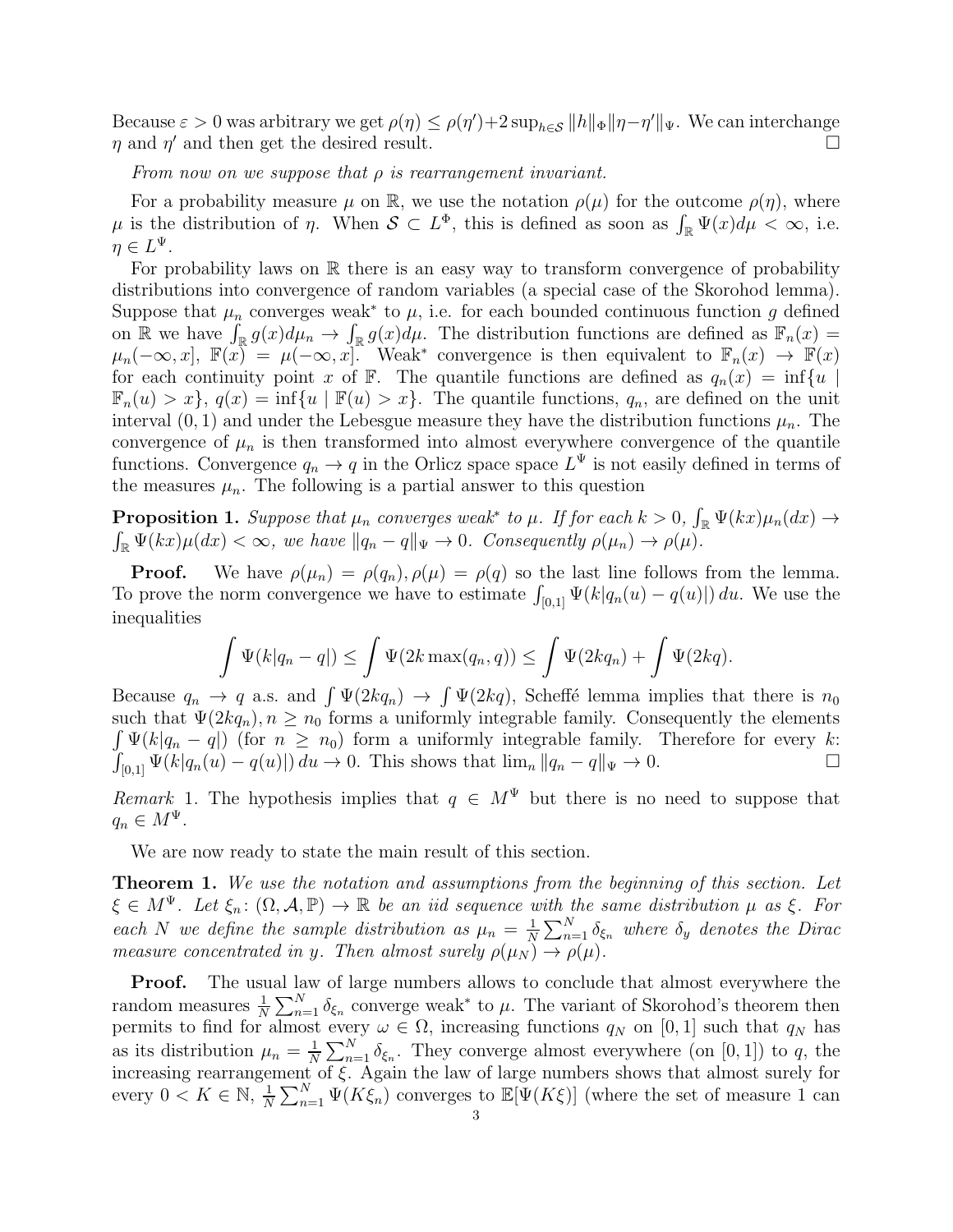be chosen to be independent of K). On [0, 1] this translates as  $\int_{[0,1]} \Psi(Kq_N) \to \int_{[0,1]} \Psi(Kq)$ . We now apply the previous proposition.

Remark 2. With minor notational modifications, the above proof also works for the case  $\Psi(x) = x$ , i.e. the  $L^1$  space. In particular it also proves the theorem for the tail expectation. In this case the result was proved by Van Zwet.

## 3. A more general Result

In the section we generalise the result of the preceding section to the case of random variables in  $L^{\Psi}$  (and not just  $M^{\Psi}$ ). We need an additional hypothesis on the scenarioset. We recall the result of Ando, [\[3\]](#page-4-0), which characterises the  $\sigma(L^{\Phi}, L^{\Psi})$  relative sequentially compact sets.

**Theorem 2.** (Ando) A set  $A \subset L^{\Phi}$  is  $\sigma(L^{\Phi}, L^{\Psi})$  relative sequentially compact if and only if

$$
\lim_{\lambda \to \infty} \sup_{h \in A} \lambda \mathbb{E}\left[\Phi\left(\frac{h}{\lambda}\right)\right] = 0.
$$

In particular if  $\Psi$  is  $\Delta_2$  then bounded sets  $A \subset L^{\Phi}$  automatically satisfy the above limit condition.

We use the same notation as in the previous sections. In particular  $\rho$  is defined on  $L^{\Psi}$  and is rearrangement invariant.

**Proposition 2.** Suppose that S satisfies the conditions of Ando's theorem. Suppose that  $\mu_n$ converges weak<sup>\*</sup> to  $\mu$ . If for some  $k > 0$ ,  $\int_{\mathbb{R}} \Psi(kx) \mu_n(dx) \to \int_{\mathbb{R}} \Psi(kx) \mu(dx) < \infty$ , we have  $\sup_{h \in \mathcal{S}} \mathbb{E}[h|q_n - q|] \to 0$ . Consequently  $\rho(\mu_n) \to \rho(\mu)$ .

**Proof.** By homogeneity we may suppose that  $k = 2$  and that  $\int_{\mathbb{R}} \Psi(2x) \mu_n(dx) \to$  $\int_{\mathbb{R}} \Psi(2x) \mu(dx)$ . We may also suppose that for all n:  $\int_{\mathbb{R}} \Psi(2x) \mu_n(dx) < \infty$ . We replace the integrals on R by integrals of the quantile functions and get that  $\int_{[0,1]} \Psi(2q_n) \to \int_{[0,1]} \Psi(2q)$ . Scheffé's lemma then implies that the sequence  $\Psi(2q_n)$  is uniformly integrable. The obvious inequality  $\Psi(|q_n-q|) \leq \Psi(2q_n) + \Psi(2q)$  then implies that the sequence  $\Psi(|q_n-q|)$  is also uniformly integrable. Hence  $\int_{[0,1]} \Psi(|q_n - q|) \to 0$ , since  $q_n \to q$  a.s. . We now have

$$
\sup_{h\in\mathcal{S}}\int_{[0,1]}h|q_N-q|\to 0.
$$

For given  $\epsilon > 0$  we take  $\lambda$  so that  $\lambda \int_{[0,1]} \Phi(\frac{h}{\lambda}) \leq \epsilon$ . Then we take  $N_0$  so that for  $N \geq N_0$ :  $\lambda \int_{[0,1]} \Psi(|q_N - q|) \leq \epsilon$ . Young's inequality now yields  $h|q_N - q| \leq \lambda \Phi(\frac{h}{\lambda}) + \lambda \Psi(|q_N - q|)$  and after integration we get for  $N \geq N_0$ :

$$
\sup_{h\in\mathcal{S}}\int_{[0,1]}h|q_N-\eta|\leq 2\epsilon.
$$

**Theorem 3.** Suppose that the scenarioset S satisfies the condition of Ando's theorem. Let  $\xi \in L^{\Psi}$ . Let  $\xi_n \colon (\Omega, \mathcal{A}, \mathbb{P}) \to \mathbb{R}$  be an iid sequence with the same distribution  $\mu$  as  $\xi$ . For each N we define the sample distribution as  $\mu_n = \frac{1}{N}$  $\frac{1}{N}\sum_{n=1}^{N}\delta_{\xi_n}$  where  $\delta_y$  denotes the Dirac measure concentrated in y. Then almost surely  $\rho(\mu_N) \to \rho(\mu)$ .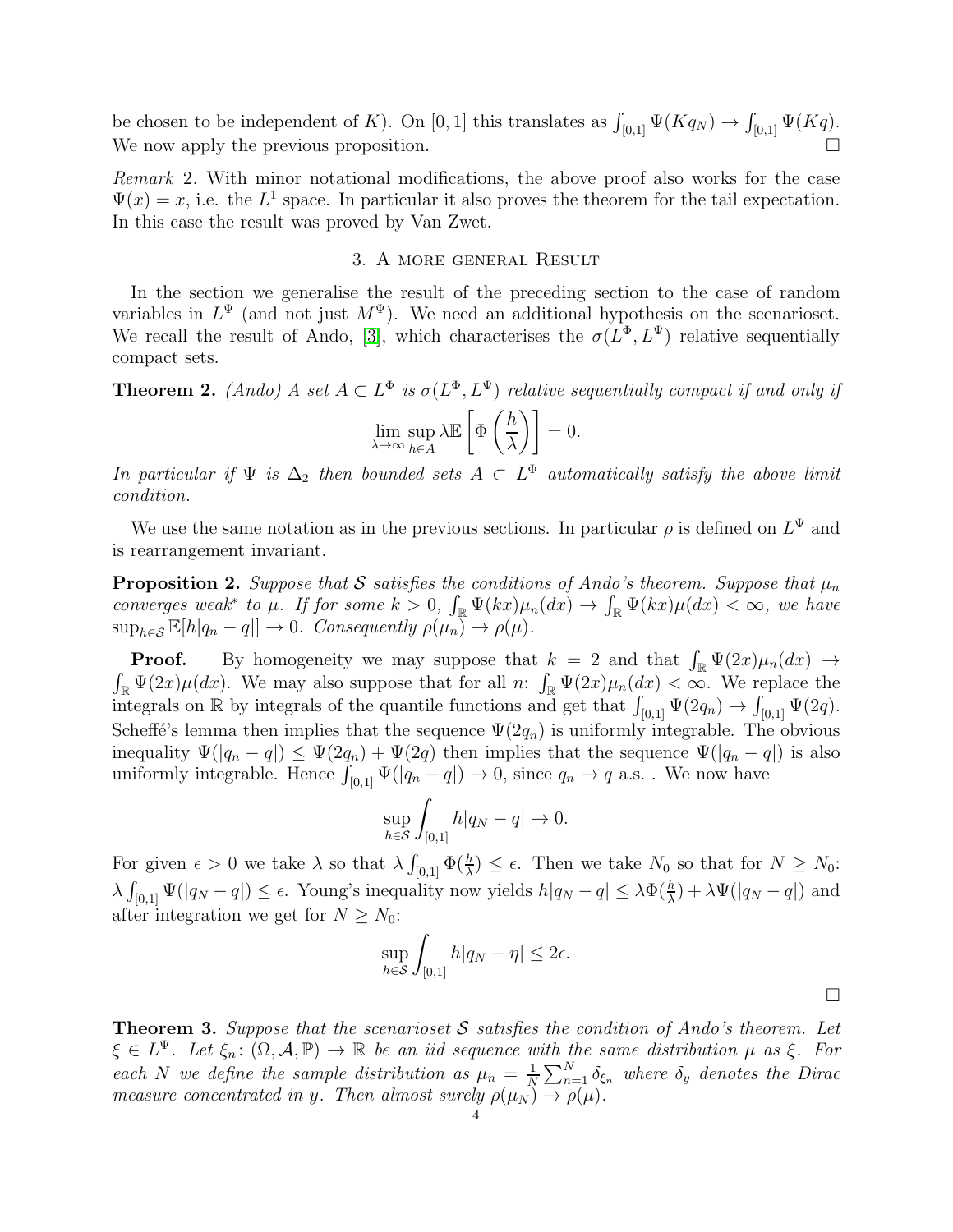**Proof.** We already know that almost surely  $\mu_N$  converges weak<sup>\*</sup> to  $\mu$ . Without loss of generality we may replace  $\xi$  by a multiple of it and hence we may suppose that  $\mathbb{E}[\Psi(2\xi)] \leq 1$ . The law of large numbers implies that:

$$
\frac{1}{N}\sum_{k=1}^N \Psi(2\xi_k) \to \mathbb{E}[\Psi(2\xi)],
$$

almost surely and in  $L^1$ . We can now apply the previous proposition.

### 4. The case of Choquet Integration

Choquet integration provides us with one of the most used examples of rearrangement invariant risk measures. As proved by David Schmeidler, [\[12\]](#page-5-2), [\[8\]](#page-5-3), a rearrangement invariant risk measure that is commonotone is given by the core of a convex game and hence uses a scenarioset of the form

$$
\mathcal{S} = \left\{ h \in L^1 \mid \mathbb{E}[h] = 1 \text{ and for each } A \in \mathcal{F} : \mathbb{E}[h\mathbf{1}_A] \ge f(\mathbb{P}[A]) \right\},\
$$

where f is a convex function  $f: [0,1] \rightarrow [0,1], f(0) = 0, f(1) = 1$ . In our context, where we want the risk measure to be defined on a larger space than  $L^{\infty}$  we must use a weakly  $(\sigma(L^1, L^{\infty}))$  compact set S. This is equivalent to the left continuity of f at the point 1. Ryff's theorem, [\[11\]](#page-5-4), [\[8\]](#page-5-3), then says that S is the  $L^1$ -closed convex hull of random variables having the same law as the derivative f' of f. The statement  $S \subset L^{\Phi}$  is equivalent to  $f' \in L^{\Phi}$ . One can show that when  $f' \in L^{\Phi}[0,1]$ , the closed convex hull taken in  $L^{\Phi}$  is the same as when the closedness is taken in  $L^1$ . The set S is also the set of those nonnegative random variables h such that for each convex function  $\beta \colon \mathbb{R}_+ \to \mathbb{R}$  we have  $\mathbb{E}[\beta(h)] \leq \int_{[0,1]} \beta(f')$ (convex dominance). Because of this dominance the set  $\mathcal S$  automatically satisfies Ando's criterium for  $\sigma(L^{\Phi}, L^{\Psi})$  sequential compactness. As a result the topologies  $\sigma(L^{\Phi}, L^{\Psi})$  and  $\sigma(L^1, L^{\infty})$  coincide on the set S. We get that the statistical results of the previous section apply to this case. For iid sequences we find the almost sure convergence

$$
\xi_{[n:1]}f\left(\frac{1}{n}\right) + \sum_{k=1}^{k=n-1} \xi_{[n:k+1]} \left( f\left(\frac{k+1}{n}\right) - f\left(\frac{k}{n}\right) \right) = \int_0^1 q_n f' \to \int_0^1 qf' = \rho(\xi)
$$

where  $\xi_{[n:1]},\ldots,\xi_{[n:n]}$  are the observations  $\xi_1,\ldots,\xi_n$  in increasing order. This result can also be obtained using integration theory.

#### **REFERENCES**

- [1] Amir Ahmadi-Javid: Entropic Value-at-Risk: A New Coherent Risk Measure, Journ. of Optim. Theory and Appl., 155, 1105–1123, (2012)
- [2] Amir Ahmadi-Javid: Addendum to Entropic Value-at-Risk: A New Coherent Risk Measure, Journ. of Optim. Theory and Appl., 155, 1124–1128, (2012)
- <span id="page-4-0"></span>[3] Ando, Tsuyoshi: Weakly Compact Sets in Orlicz Spaces, Can. J. Math. 14, 170–176, (1962)
- [4] Artzner, Ph., F. Delbaen, J.-M. Eber, and D. Heath: Thinking Coherently, RISK, November 97, 68–71, (1997)
- [5] Artzner, Ph., F. Delbaen, J.-M. Eber, and D. Heath: Characterisation of Coherent Risk Measures, Mathematical Finance 9, 145–175, (1999)
- [6] Delbaen, F.: Coherent Risk Measures on General Probability Spaces in Advances in Finance and Stochastics, pp. 1–37, Springer, Berlin (2002)